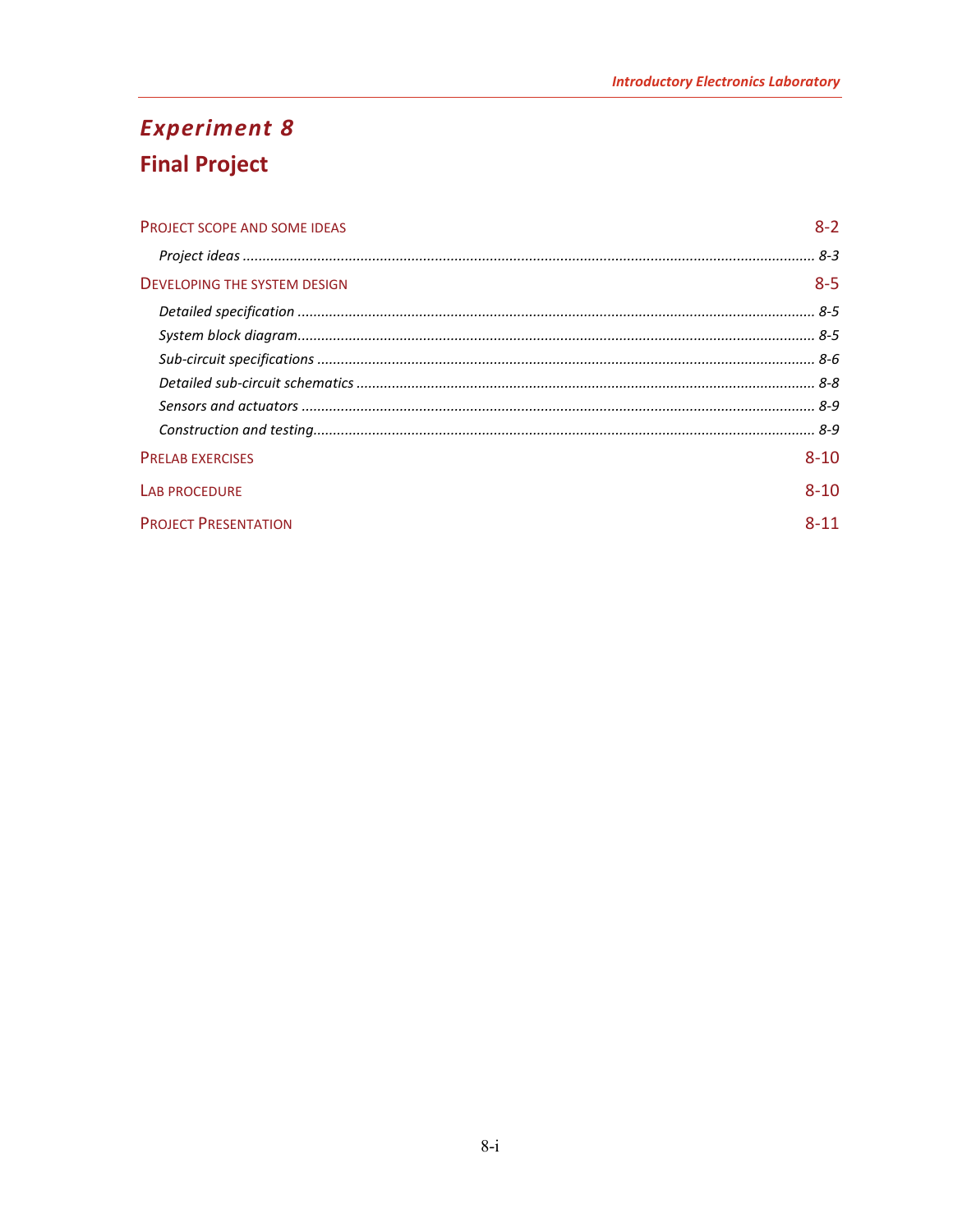Copyright © Frank Rice 2014 Pasadena, CA, USA All rights reserved.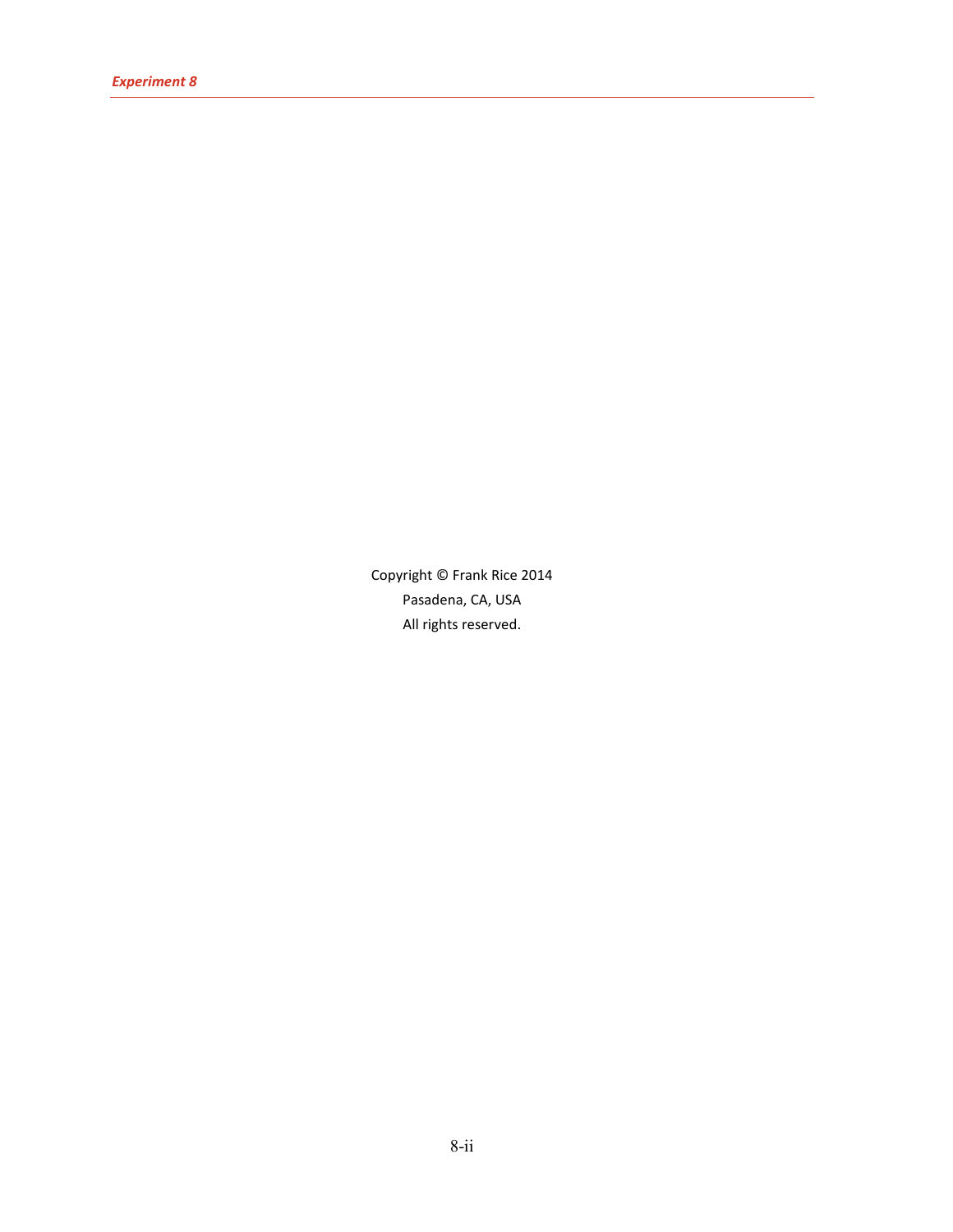## <span id="page-2-0"></span>*Experiment 8* **Final Project**

Your final project is the culmination of your efforts to learn some analog electronics and provides you the opportunity to demonstrate your new-found talents by creating something fun of your own design. You will have about ten days to build, test, and refine your circuit before presenting it to the judges — the course instructor and TAs.

Your project grade will be based on your circuit's originality, how well it meets your design specification, and how well you understand its operation and limitations.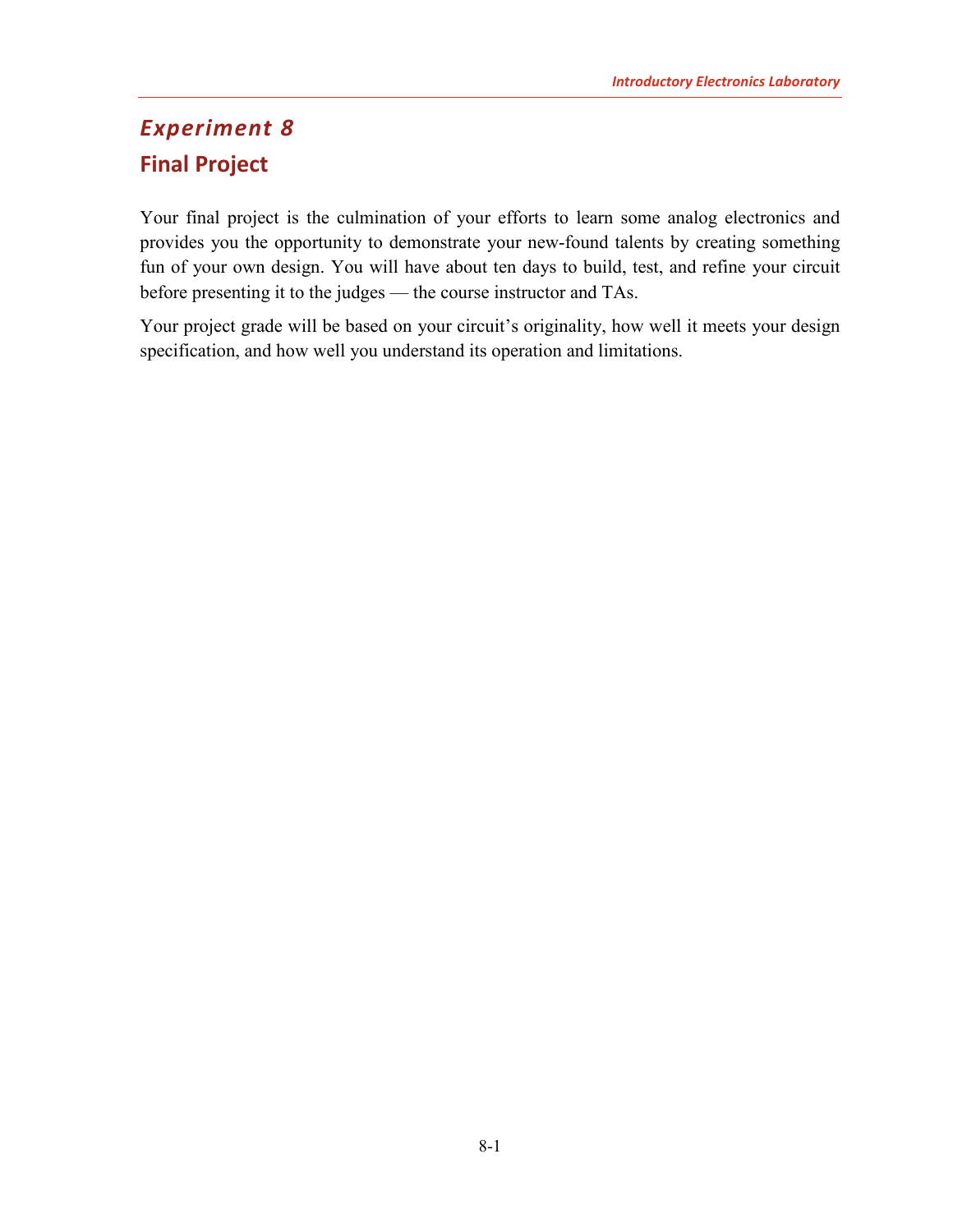#### **PROJECT SCOPE AND SOME IDEAS**

<span id="page-3-0"></span>Your project's sophistication should be matched to how much you have come to understand the concepts of analog circuit design and testing: if you pick a project idea that is too simple for you, then you should expect a disappointing grade; if you pick a project that is too difficult, then you won't have enough time to complete it, and you won't have a good understanding of what is happening in the circuit to keep it from working the way you want. Your TA and the course instructor can work with you to decide on a project that you find interesting and that is suited to your current level of understanding.

You will construct the electronic circuit for your project on one or more solderless breadboards provided to you. The breadboard and its circuitry are yours to keep (except for some special components you may need to borrow from the lab). Identify any unique parts you will need for your project early so that the lab has time to acquire them for you — this is particularly important for any sensors, actuators, or special connectors you may want to use.

Sub-circuits of your project system may use designs you have found in books or on the internet, but they should generally involve mainly components and techniques to which you have been introduced as a part of your studies. In any case you must, however, thoroughly understand the design and operation of such circuits and, importantly, why the various resistors and capacitors in the circuit were assigned their particular values. You should always apply some customizations of your own design to the original circuit to complete your project.

You may design parts of your project using ICs which are more sophisticated than what you have studied during your course work, but they must not be *ASICs* (application-specific ICs) which require only a power supply and a speaker, for example, to complete the system. In any case, you must study the IC's data sheet and thoroughly understand what it does, its limitations, and how to use it.

Your circuit may not be connected to the building 120VAC power network unless you use a lab power supply or similar, approved, safe device. 9V batteries and their associated connectors will be available to use with your project, if you wish. Your circuit must not connect to a human or other animal body using a low-impedance contact.

You should not plan to design and build RF oscillators or amplifiers (frequencies over about 2MHz) because the solderless breadboards are not suitable for these high-frequency circuits. Antennas are generally difficult beasts to successfully tame, so make sure you thoroughly discuss your project and any antenna requirements with the course instructor.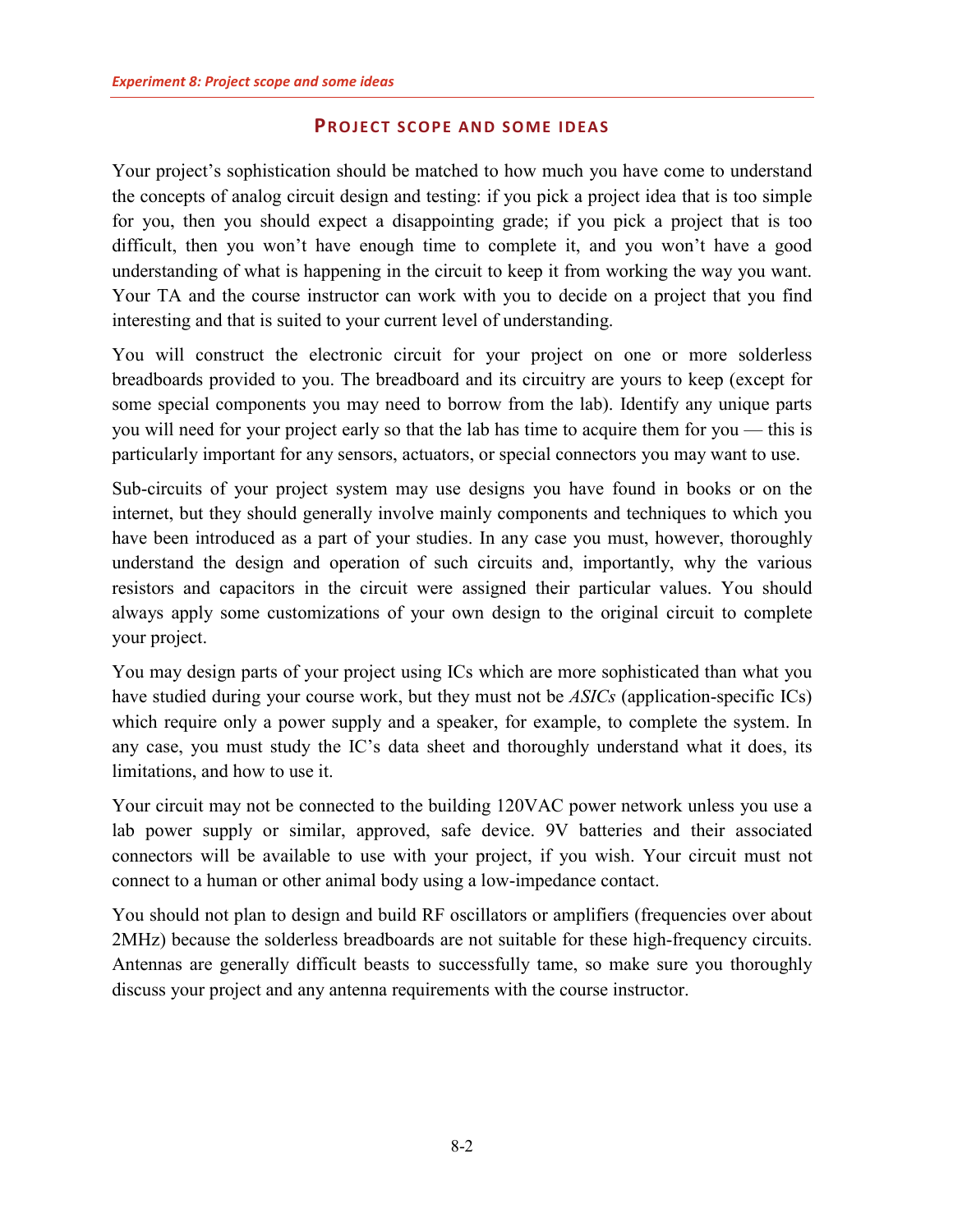#### <span id="page-4-0"></span>*Project ideas*

Here is a selection of possible project ideas arranged roughly in order of increasing complexity or conceptual difficulty. In all cases they should be constructed only from opamps, bipolar transistors, and the other component types to which you have been introduced in lab (e.g. no voltage regulator ICs for the voltage converter projects).

#### *Fairly straightforward*

Electronic stethoscope to amplify and listen to a heartbeat

A "clapper" for an LED ("clap on… clap off…")

Phase-locked oscillator outputting twice the frequency of an input signal

Touch or proximity sensor to turn an LED on and off

A gated function generator to produce a repeating tone burst of its output

A frequency to voltage converter (1V DC output for a 1kHz input frequency)

A capacitance meter (1V DC output for a 100nF capacitor)

A 4-quadrant analog divider: divide by negative voltages as well as positive

#### *Moderately challenging*

Color organ: 3 filter channels with each channel's LEDs' intensities varying with sound level

Generate a synthetic heartbeat waveform

A dual, tracking voltage regulator producing regulated  $\pm$ 5V from two 9V batteries

Intersection traffic lights (using red, yellow, green LEDs) with proper light sequencing

FM signal demodulator using a phase-locked loop

Send data or audio over an optical data link using an LED and a photodiode

Metal detector

A simple Theremin circuit (frequency control only), or include a volume control as well (harder)

Temperature controller of the glass envelope of a small incandescent light bulb using the bulb filament as the heater and a thermistor as the temperature sensor

Class-D power amplifier outputting 1W RMS into an 8 ohm speaker from a 5V power supply

An envelope generator to take a tone burst and vary its attack and decay profiles

Pulse-stretcher circuit using discrete transistors: 50ns, 5V input to a 10μs, 5V output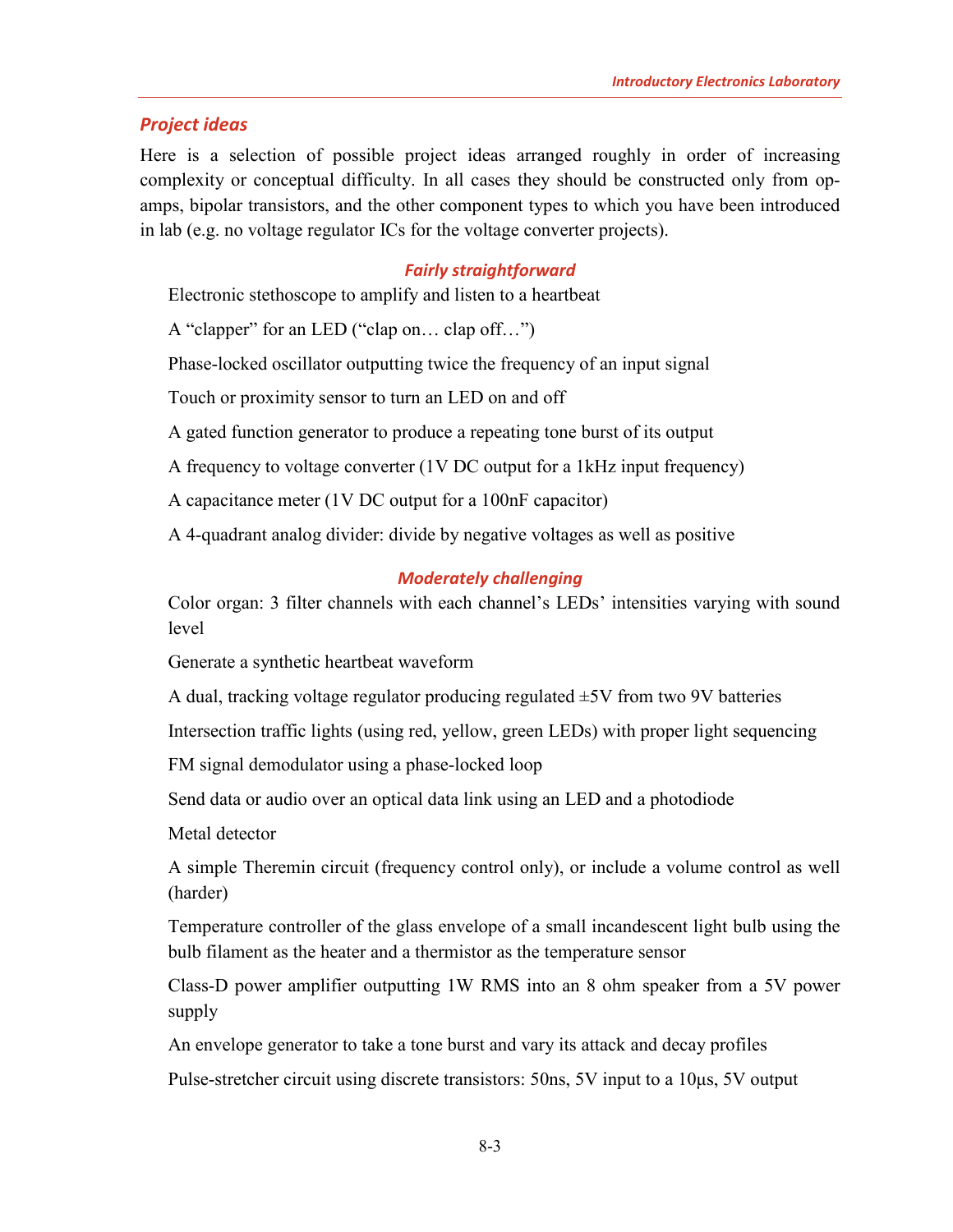Plot any general  $4<sup>th</sup>$ -order polynomial on an oscilloscope (using XY mode)

Generate 100V DC from a 9V battery

Diode temperature sensor with linear output of 2.5V for 25<sup>o</sup>C, etc.

Efficient Class AB transistor power amplifier for an op-amp output with no crossover distortion and over-current protection

#### *More sophisticated*

Generate  $\pm$ 12V DC from a single 9V battery

A simple op-amp constructed from discrete transistors (must be DC-coupled)

Add a sine-wave output to the function generator circuit of Experiment 4

Add voltage-controlled symmetry to the function generator circuit of Experiment 4

Chua's chaotic oscillator circuit showing its behavior on an oscilloscope

Analog computer: plot projectile trajectory on an oscilloscope (using XY mode) given initial velocity

Analog computer: Lorenz attractor showing chaotic behavior on an oscilloscope

A PID control loop to maintain the balance of an inverted pendulum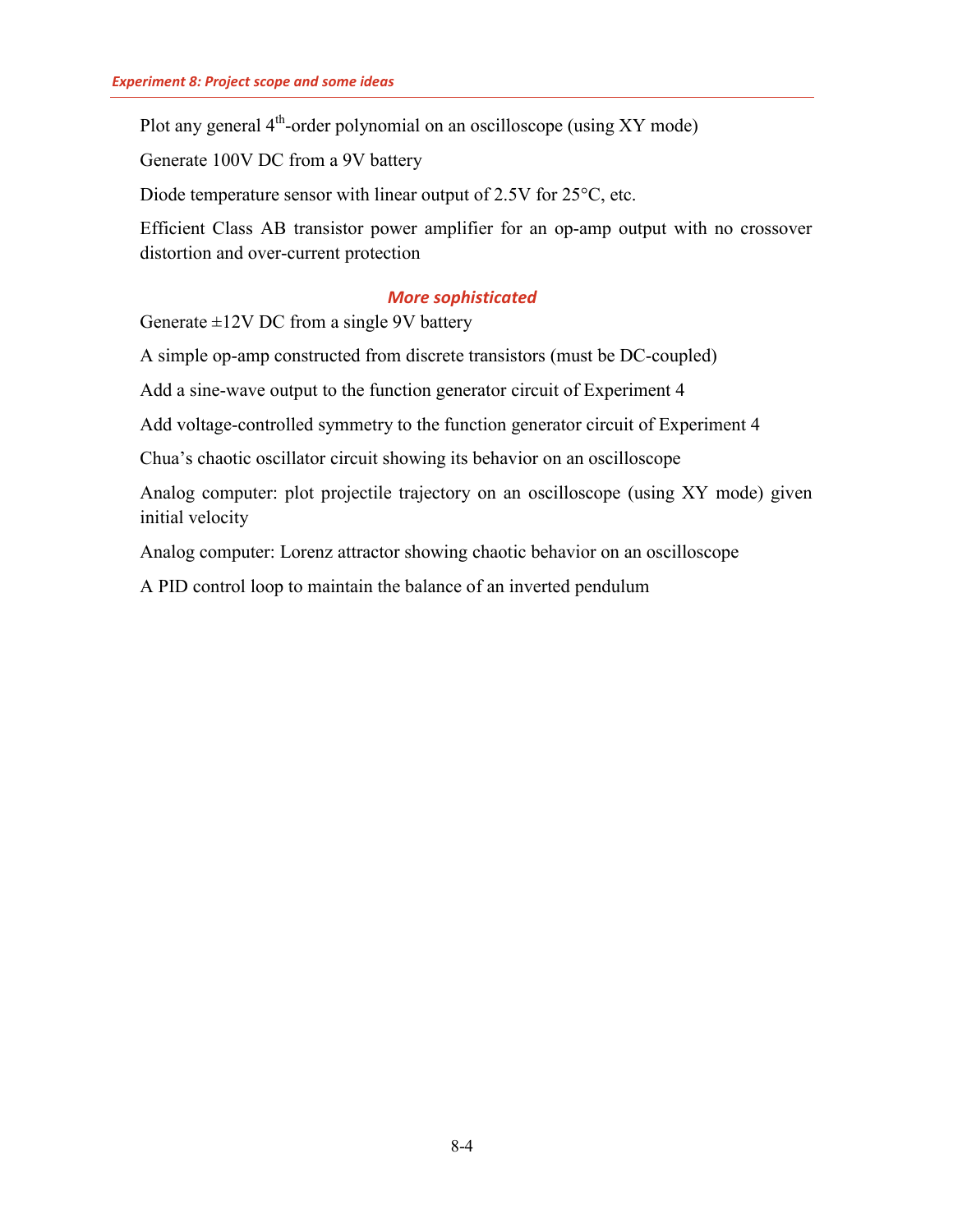#### **DEVELOPING THE SYSTEM DESIGN**

<span id="page-6-0"></span>In this section we work through an example project and its development phases, from initial specification to final, detailed schematics. First, start with a short description of the project. For this example:

*Design a preamplifier for a phonograph cartridge magnetic pickup that includes the proper RIAA frequency response and which has bass and treble tone controls as well.*

From this start, we expand and develop the project idea step by step. First, a more detailed specification of the circuit is required...

#### <span id="page-6-1"></span>*Detailed specification*

Starting from the rough project description statement, outline the actual requirements and scope of the project, as was done for the mini-project tasks in [Experiment 7.](http://www.sophphx.caltech.edu/Physics_5/Experiment_7.pdf) By specifying the actual, detailed purpose of the project and defining its scope, you have something which can serve to focus your effort.

This specification will be the reference against which the level of success of your project will be measured.

For our example phono preamplifier project, we choose to meet the following specifications:

|  | Phono sensor nominal output voltage:                                               | 3mV RMS at 1kHz                        |  |
|--|------------------------------------------------------------------------------------|----------------------------------------|--|
|  | Preamplifier nominal output voltage:                                               | 0.1V RMS at 1kHz                       |  |
|  | Preamplifier peak output voltage:                                                  | 10 V peak-peak into a $10k\Omega$ load |  |
|  | Preamplifier output frequency response:                                            | $-3dB$ 10Hz $-30kHz$                   |  |
|  | Tone control boost and cut:                                                        | $\pm 10$ dB boost and cut (minimum)    |  |
|  | Tone control 3dB corner frequencies:                                               | 300Hz (bass), 1.5kHz (treble)          |  |
|  | Input impedance:                                                                   | $47k\Omega$                            |  |
|  | RIAA equalization (frequency response):<br>Poles at 50Hz and 2122Hz; zero at 500Hz |                                        |  |
|  |                                                                                    |                                        |  |
|  | Power supply: $\pm 12V$                                                            |                                        |  |

#### <span id="page-6-2"></span>*System block diagram*

With the detailed specification in hand, next sketch out a system block diagram showing the major sub-circuits, how they will be interconnected, and how the signal is modified as it flows through each sub-circuit. You may later decide that you need to change this block diagram as you learn more about the design problems your project entails, but at least you'll have an initial plan from which to deviate! You should go over this block diagram and your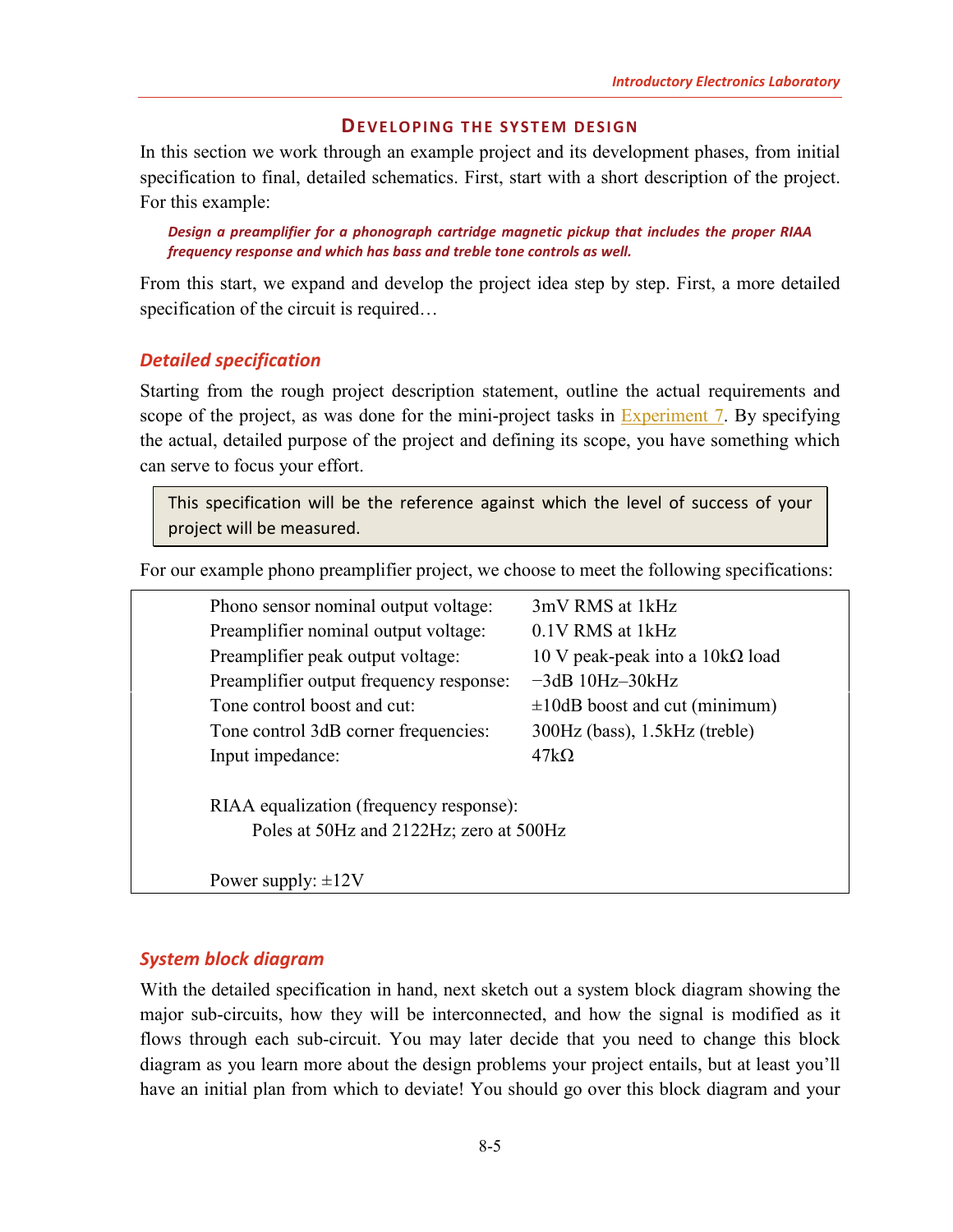specifications thoroughly with your TA; once this review is finished both you and your TA should be reasonably satisfied that your final project is appropriate for your skill level and that you can successfully complete it on time.

For the example phono preamplifier project, the system block diagram is quite simple [\(Figure](#page-7-1)  [8-1\)](#page-7-1); for some projects it might be quite complicated.



**Figure 8-1: A system block diagram for the phono preamp example project.**

### <span id="page-7-1"></span><span id="page-7-0"></span>*Sub-circuit specifications*

Using the system block diagram, you then define the detailed specifications of each subcircuit by describing what its inputs and outputs are and how the signals there are related to each other: for a linear stage, what are its input and output impedance limits and what is its transfer function; for a nonlinear stage, what are its various operating states, what are the inputs required to cause various state transitions, and what are the outputs associated with each state. The required frequency response and/or state transition speed for each sub-circuit should also be determined, as well as its minimum and maximum signal voltage and current requirements.

Identify those blocks or sub-circuits which are likely to give you the most trouble, either because you are unsure how to design a circuit to perform that subtask, or because it involves the use of components with which you are unfamiliar. Make sure that you plan your development and testing schedule to include extra time to figure out and thoroughly test those parts of the project. If necessary, develop a fallback option in case you can't get some section of the project to perform as well as you would like.

Identify the ICs and other more complicated components that may be needed for each subcircuit. Find and download the manufacturers' *data sheets* for these components and thoroughly read them to make sure that they will meet the requirements of your design. If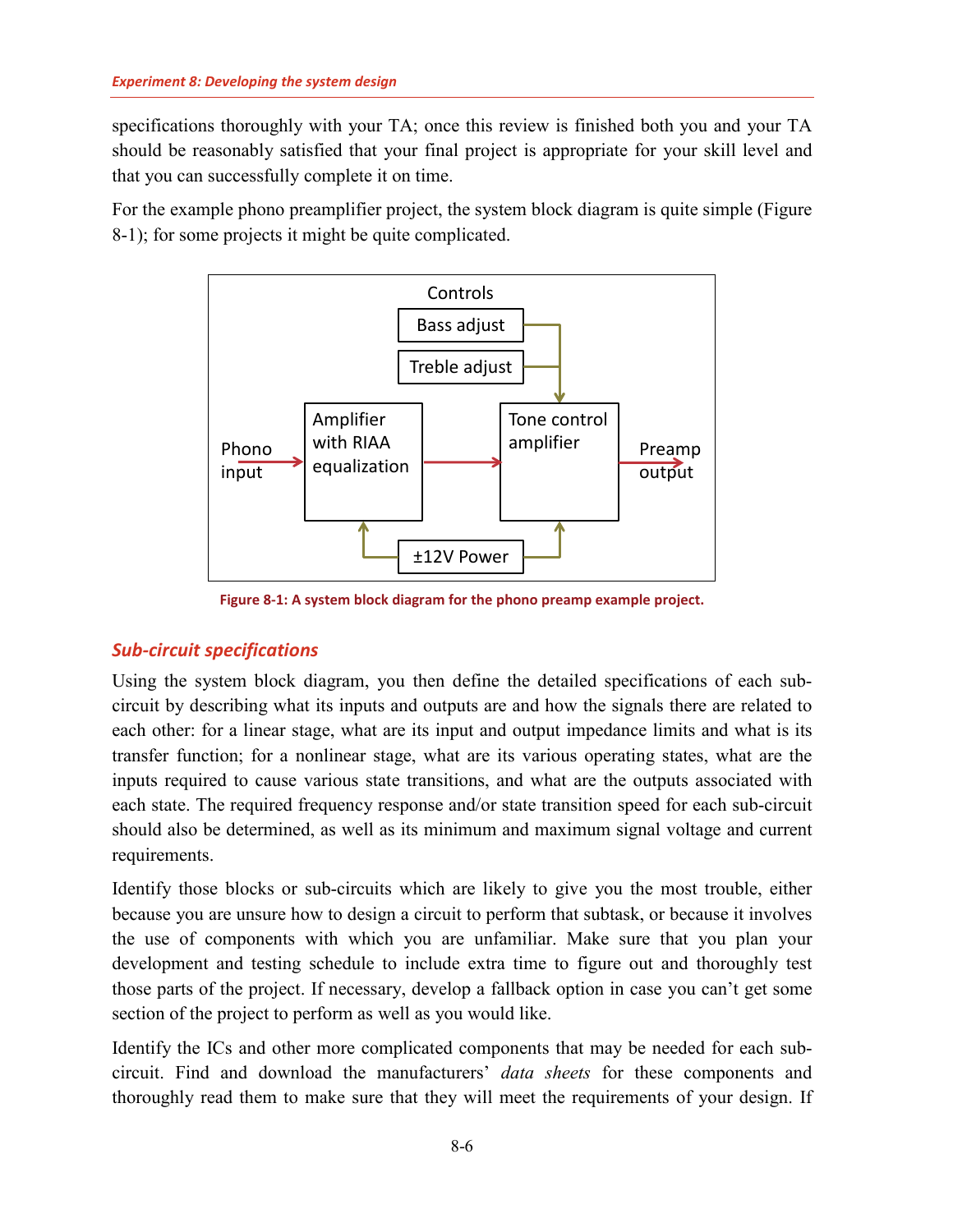necessary, go over the data sheets with the course instructor to make sure you understand the many very technical specifications included in them.

When choosing an unfamiliar IC for your project make sure that it is really suitable! In particular, check that:

- 1. The IC's power supply voltages are compatible with your design.
- 2. It comes in a package that you can actually make connections to.
- 3. It is neither too fast (and therefore difficult to keep stable) nor too slow for your application.

Here are sets of specifications for each of the two amplifier blocks for the example project:

- *b) Example: amplifier sub-circuit with RIAA equalization:*
	- i) Gain at 1kHz:  $G_0 = 33$
	- ii) Input impedance:  $47k\Omega$
	- iii) RIAA equalization gain function and Bode plot:

**Figure 8-2: Gain function and Bode magnitude plot of the RIAA equalization gain plot normalized to 1 at mid frequencies (near 1kHz). The asymptotic response is shown as a dashed line. The first-order corner frequencies are at 50Hz, 500Hz, and 2120Hz.**

$$
G(f) = G_0 \frac{(1+j f/500 \text{Hz}) \times (500 \text{Hz}/50 \text{Hz})}{(1+j f/50 \text{Hz}) \times (1+j f/2120 \text{Hz})}
$$



- iv) Frequency response modifications to the RIAA curve: first-order roll-off at low frequencies with −3dB corner at 10Hz.
- *c) Example: tone control amplifier sub-circuit:*
	- i) Gain with tone controls centered (no boost or cut): 1
	- ii) Frequency response with tone controls centered (−3dB corners): 10Hz, 50kHz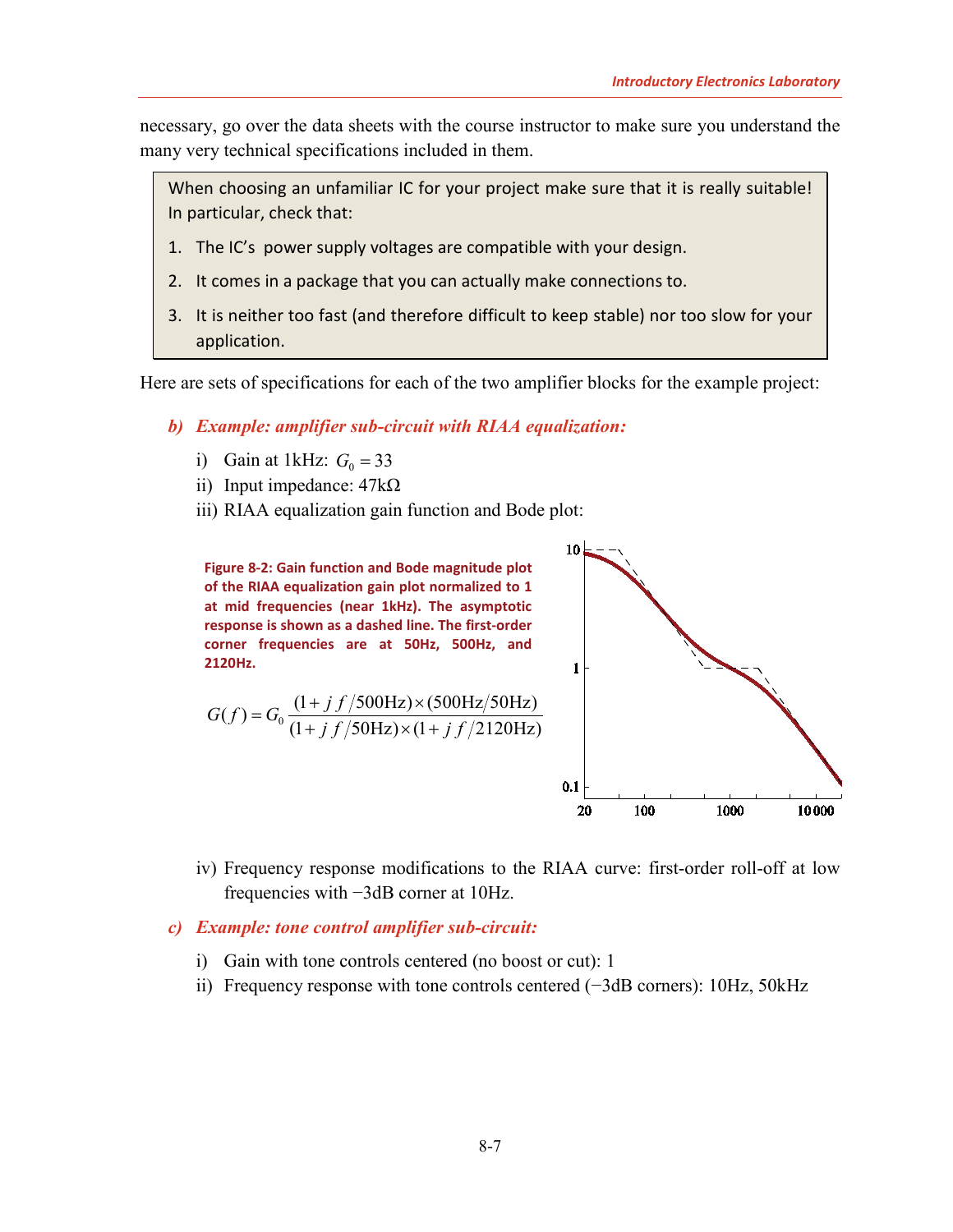iii) Nominal target max boost and cut response curves (note that we target  $\pm 20$ dB in order to have some leeway to achieve the  $\pm 10$ dB system specification):



**Figure 8-3: Target tone control amplifier gain response at max boost and cut for both bass and treble controls. ±3dB corners are 300Hz (bass) and 1.5kHz (treble).**

#### <span id="page-9-0"></span>*Detailed sub-circuit schematics*

Now you can generate an initial schematic diagram for each sub-circuit and begin to determine its component values.

In some cases you may have to *prototype* a sub-circuit: assemble a preliminary version and check its performance against its specifications in order to finalize its design and determine all of its component values. This effort overlaps that of the next section: *construction and testing*, but it is vital for the success of your project that you use prototyping early on any complicated or subtle section of the design so that you can learn how to make that part work properly!

Continuing our example project, an initial schematic for the RIAA preamplifier sub-circuit is shown in [Figure 8-4.](#page-9-1) The op-amp and one of the capacitor values are both unusual, so a list containing these components must be submitted for parts ordering.

<span id="page-9-1"></span>**Figure 8-4: Initial schematic for the input amplifier with RIAA equalization sub-circuit. The OP27GP op-amp is a low-noise, high-gain, precision unit particularly suited for this application. It and the 27nF capacitor may not be available in the lab, so these parts will need to be ordered.**

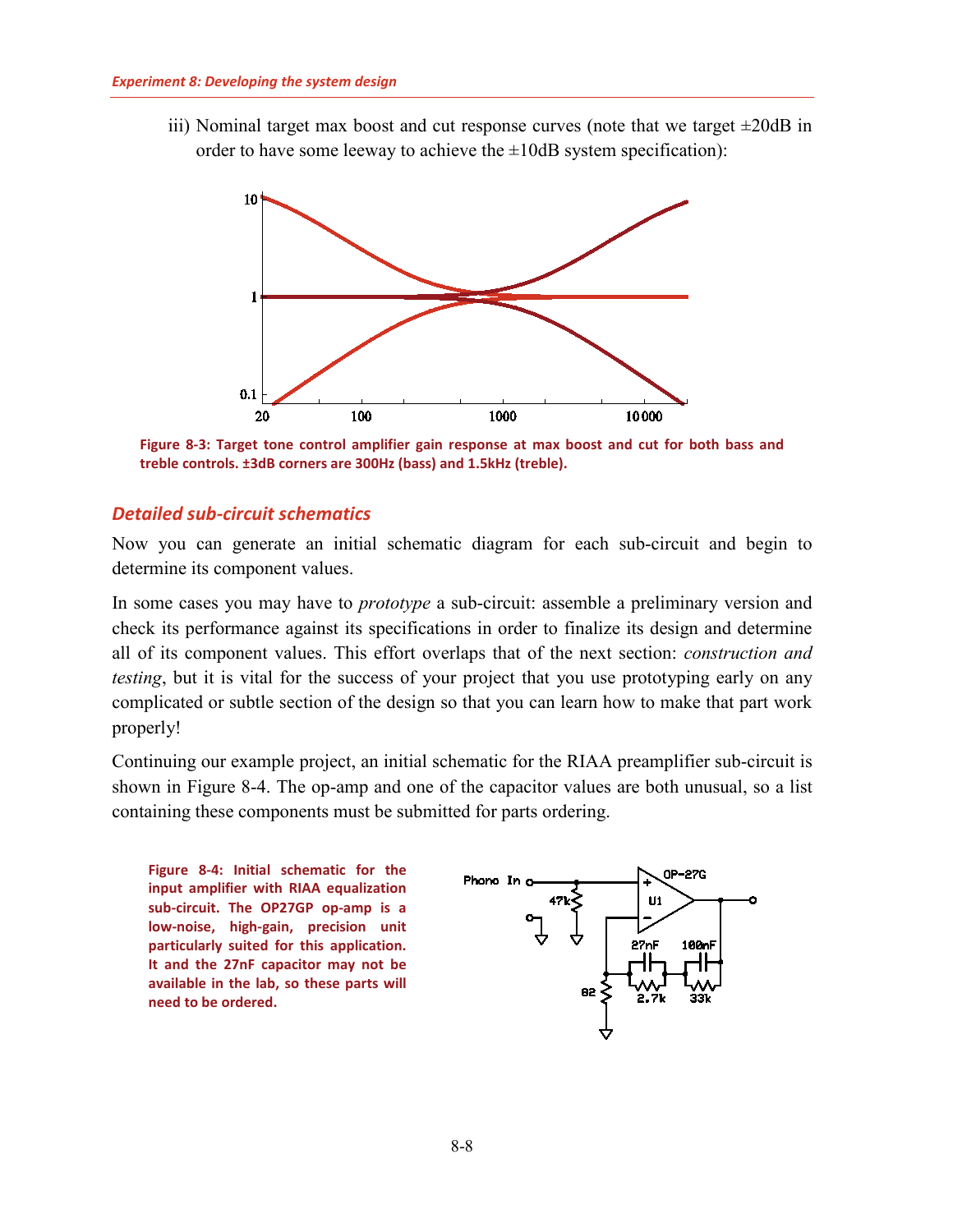#### <span id="page-10-0"></span>*Sensors and actuators*

Many projects require some sort of sensor (such as a microphone) which should be mounted separately from the circuit breadboard. You will need to fashion some sort of cabling and connectors to attach such sensors to the circuit. Get advice and assistance from your TA and the course instructor with this problem. You will probably need to solder some of the connections; the course instructor can show you how to properly solder wires and connectors. Similar issues arise with output actuators such as loudspeakers.

Make sure that you obtain the data sheet or other instructions for properly connecting and using sensors, actuators, or input-output devices; many are easily and permanently damaged if incorrectly connected into a circuit.

#### <span id="page-10-1"></span>*Construction and testing*

Once you are fairly confident that your sub-circuit designs are successful, start building up the final, complete circuit by connecting sub-circuits together. If you have many sub-circuits, don't assemble the complete project circuit at first, but start by connecting up independent subsets of the project and determining whether they successfully perform their parts of the overall project task.

You may find that connecting together two sub-circuits substantially degrades the performance of one or the other, possibly because their input and output impedances or signal levels aren't compatible. Adding a voltage follower, voltage divider, or amplifier between them may correct the problem. Maybe the signs of the signals are incompatible; maybe one signal has a DC offset which is too large for a sub-circuit to handle. Recheck your sub-circuit design specifications and try to understand how this interfacing problem arose.

In some cases you may decide that you have misidentified the correct division of your project into sub-circuits, and some part of the system requires a redesign. Make sure you have allotted enough time for this construction and testing phase!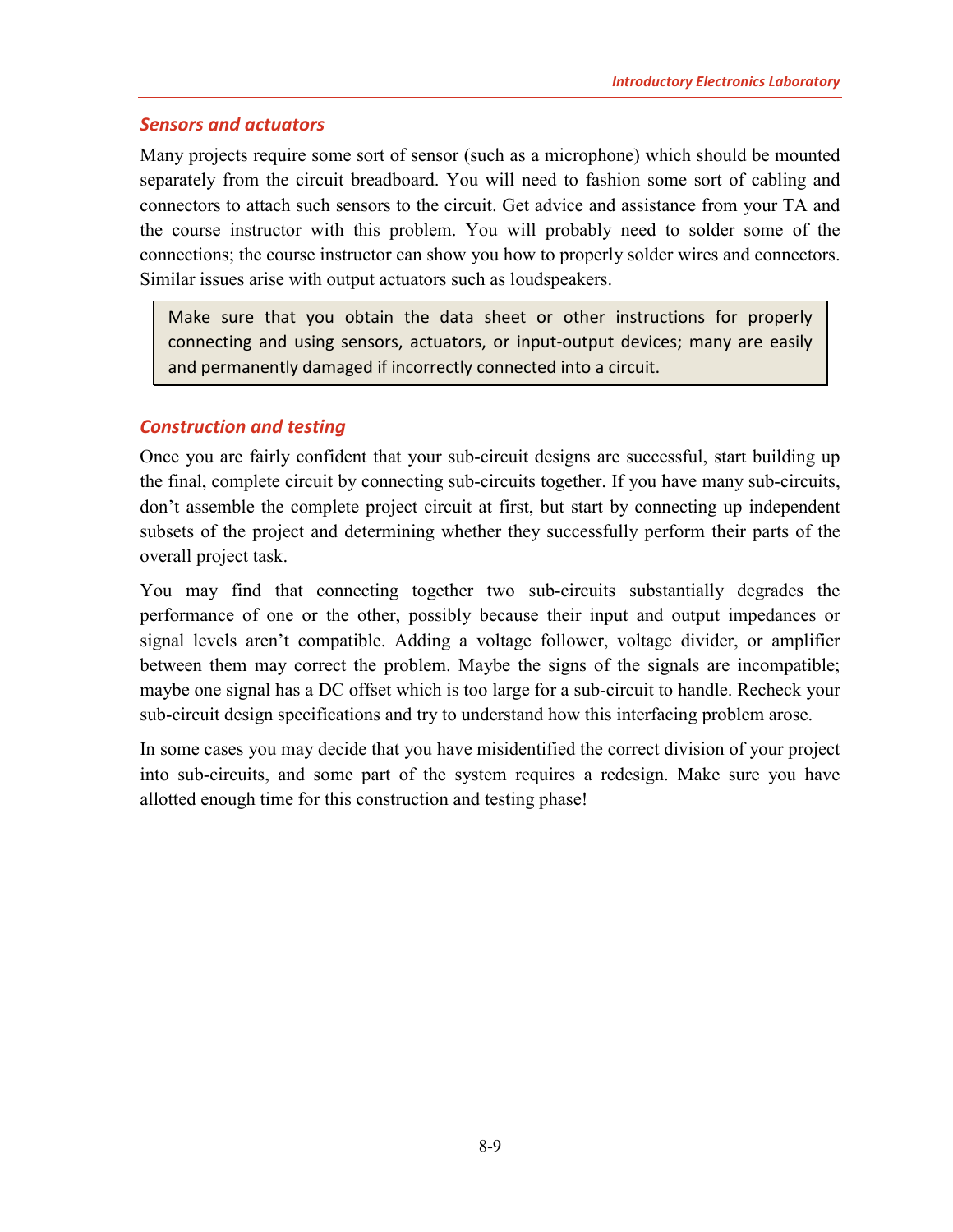#### **PRELAB EXERCISES**

- <span id="page-11-0"></span>1. Finalize your project's circuit specification.
- 2. Develop a detailed system block diagram of the signal flow through your circuit and the operation on the signal each sub-circuit must perform. The sub-circuit breakdown should be at the level of individual op-amps or IC functions.
- 3. Develop a fairly complete schematic diagram of each of your sub-circuits. Label each subcircuit's inputs and outputs and describe how they will be connected to the other subcircuits. Present an initial, complete parts list for your circuit, especially of the required ICs, input-output devices, and other components not available in the lab.

#### **LAB PROCEDURE**

<span id="page-11-1"></span>Construct and test the circuit you've designed to satisfy the requirements of your chosen project. As was discussed previously, you should build, test, analyze, and fix each sub-circuit independently before connecting various sub-circuits into sub-systems. These sub-systems should in turn be fully tested and working before being connected to complete the final project system. Following this bottom-up assembly and test procedure will improve your chances of success.

Double and triple check the pin number assignments shown on the IC data sheets, especially for the power supply and ground connections. Make sure that any unfamiliar ICs you use are rated for the power supply voltages before you install them!

Practice good component layout techniques when you assemble circuits on your breadboard: add IC pin numbers to your schematic so that you can quickly add components and check you connections; identify the rails you'll use for power supply voltages and ground; determine the most effective positioning of the ICs on the breadboard so that the wiring and component placement will be clean and easy to check; make the power supply and ground connections to each IC before installing other components.

Once the project is working, make sure you collect the data you need to fully document its performance: frequency response sweeps and oscilloscope screen captures, for example. This data will back up your demonstration of the circuit when you present your project.

Double check and update your circuit schematics to reflect the final component values and circuit topology you use during the final presentation.